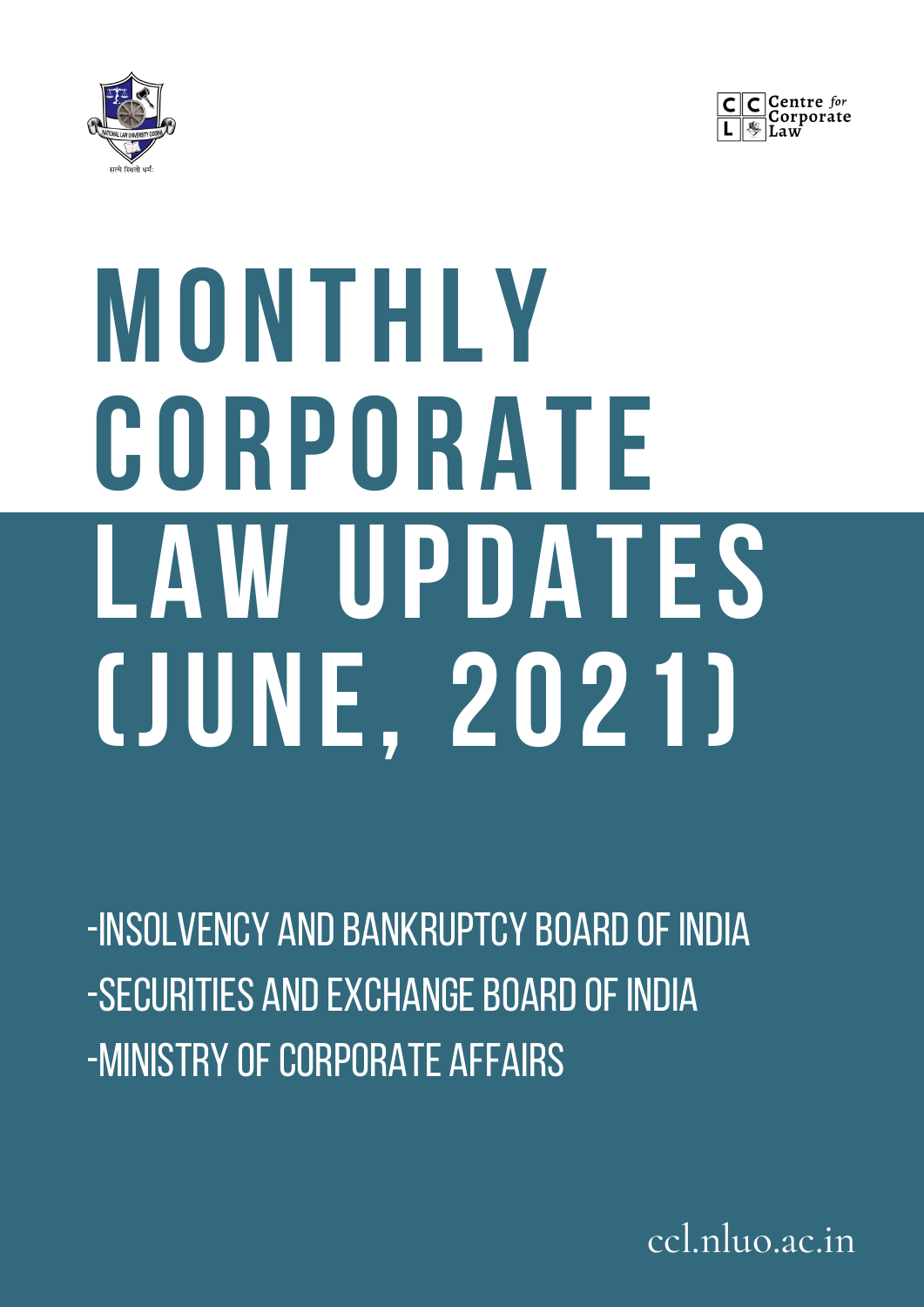

### INSOLVENCY AND BANKRUPTCY BOARD OF INDIA

#### **ORDERS**

**Jet Airways resolution plan gets green light from Adjudicating Authority [State Bank of India vs. Jet Airways]**

The long-drawn saga that took the entire aviation industry in India by a storm has finally come to an end. The NCLT, Mumbai approved the resolution plan for Jet Airways. After the publication of the fourth round of bidding, Jalan - Kalrock Capital emerged as a successful bidder and the plan submitted was approved by the CoC with a majority of 99.22% in October 2020 and was awaiting the approval from the Adjudicating Authority ever since. The successful resolution applicant has proposed to settle the claims of the Dutch Administrator at Rs. 10,000/-.

Order accessible [here](https://ibbi.gov.in/uploads/order/1f9303d5fed6f1d2514809fa5363deaa.pdf)



**Piramal Capital & Housing Finance Limited (PCHF) acquires Dewan Housing Finance Corporation Limited (DHFL) [Reserve Bank of India vs. Dewan Housing Finance Corporation Limited]**

The NCLT, Mumbai has approved the resolution plan for DHFL, submitted by PCHF. The total resolution amount is Rs. 37, 250 crores. The RBI, in granting the NOC has directed that DHFL will be changing its status from Deposit taking Housing Finance Company to Non Deposit taking Housing Finance Company. Further, the NCLT has also prima facie approved the reverse merger of the successful resolution applicant, PCHF into and with DHFL.

Order accessible [here](https://www.ibbi.gov.in/uploads/order/4dc4028ccc12768a83b5726399fc8698.pdf)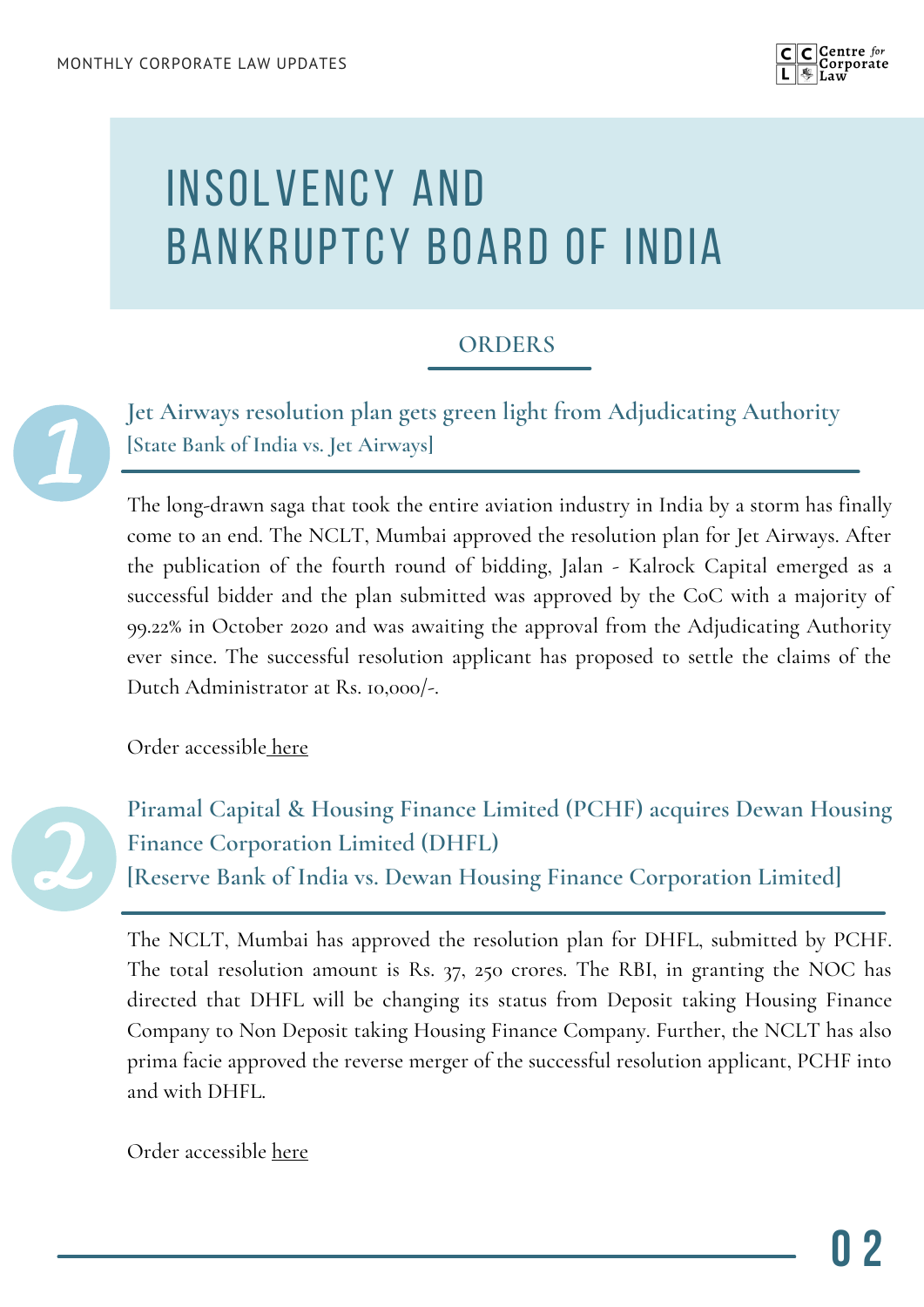

# INSOLVENCY AND BANKRUPTCY BOARD OF INDIA

#### **GUIDELINES**

**Insolvency Professionals to act as Interim Resolution Professionals, Liquidators, Resolution Professionals and Bankruptcy Trustees (Recommendation) Guidelines, 2021**

Insolvency Professionals (IPs) play a critical role in integrating the interest of corporate debtors and creditors. The IPs' function is thus critical to the smooth running of the insolvency and bankruptcy resolution process. A well IP-driven resolution system allows the adjudicator to transfer more powers and responsibilities to the professionals resulting in better judicial time utilization.

By virtue of these guidelines, the IBBI intends to ease the process of appointment of the Interim Resolution Professional (IRP) by the Adjudicating Authority (AA). The IBBI is required to nominate a panel of IPs for appointment as an IRP in order to reduce delay by firstly asking the IBBI to recommend the name and then to appoint such IRP by the AA, and fulfil the timeline set forth in the Code.

The guideline contains detailed provisions for the panel, expressions of interest, appointments, obligations, illustrations, and other concerns. It establishes a set of conditions on which an IP may be included in the panel of IPs and then further appointed by the AA, which are listed below:

(a) No pending disciplinary proceeding against the IP

(b) No conviction at any time in the last three years by a court of competent jurisdiction

(c) Expression of IP's interest to be included in the panel for the relevant period

(d) Undertaken the responsibility to discharge as IRP, Liquidator, RP or BT, as appointed by the AA

(e) Held an Authorisation for Assignment, which is valid till the validity of Panel.

Guideline accessible [here](https://ibbi.gov.in/uploads/legalframwork/57df52b9084e184d7dd15a6f4c3e314b.pdf)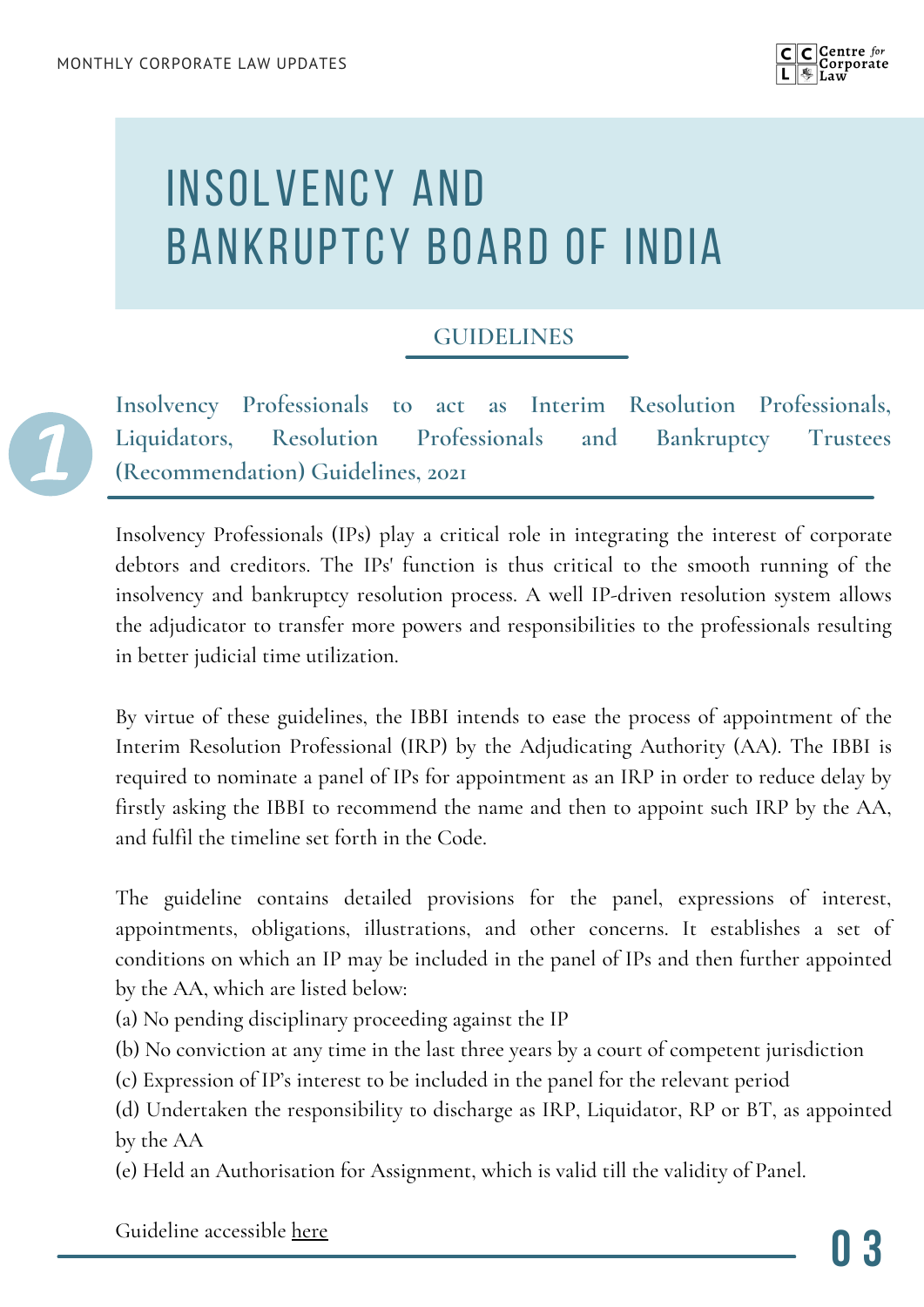

# INSOLVENCY AND BANKRUPTCY BOARD OF INDIA



#### **Listed Company required to maintain at least 5% of Public Shareholding**

The well-known corporate buzz around the "Patanjali proxy" will now fade away with the clear stance of the SEBI. In June 2020, the share price of the bankrupt, Ruchi Soya with a low public shareholding of 0.97%, increased by 8,929% within 5 months of relisting after it was acquired by Patanjali Ayurved under the IBC. This incident bamboozled Dalal street and immediately caught the attention of SEBI taking note of the extremely low float causing strange share price volatility.

In light of this, the SEBI published a consultation paper titled "Recalibration of threshold for minimum public shareholding norms, enhanced disclosures in corporate insolvency resolution process (CIRP) cases" in August 2020. After a lot of deliberations and consideration of the current business and market conditions, in the wake of the Covid-19 outbreak, the SEBI has eased the 25% minimum public shareholding norms for listed companies. Every listed company is now required to maintain at least 5% of the public shareholding, post CIRP.

In addition to enforcing a compulsory minimum public float, the notification also provides that the company shall increase its public shareholding to at least ten percent within two years and at least twenty-five percent within five years, from the date of listing of the securities, in the manner specified by the SEBI. Moreover, a resolution plan that does not comply with the initial 5% public shareholding requirement will not be approved by the adjudicating authority, NCLT.

This notification is in the right direction as they aim to strike a balance between the revival of the corporate debtor and the rights of the public shareholders leading to better market integrity.

Notification accessible [here](https://www.ibbi.gov.in/uploads/legalframwork/cfc752ae9fb5738a0b8e125a86c5f257.pdf)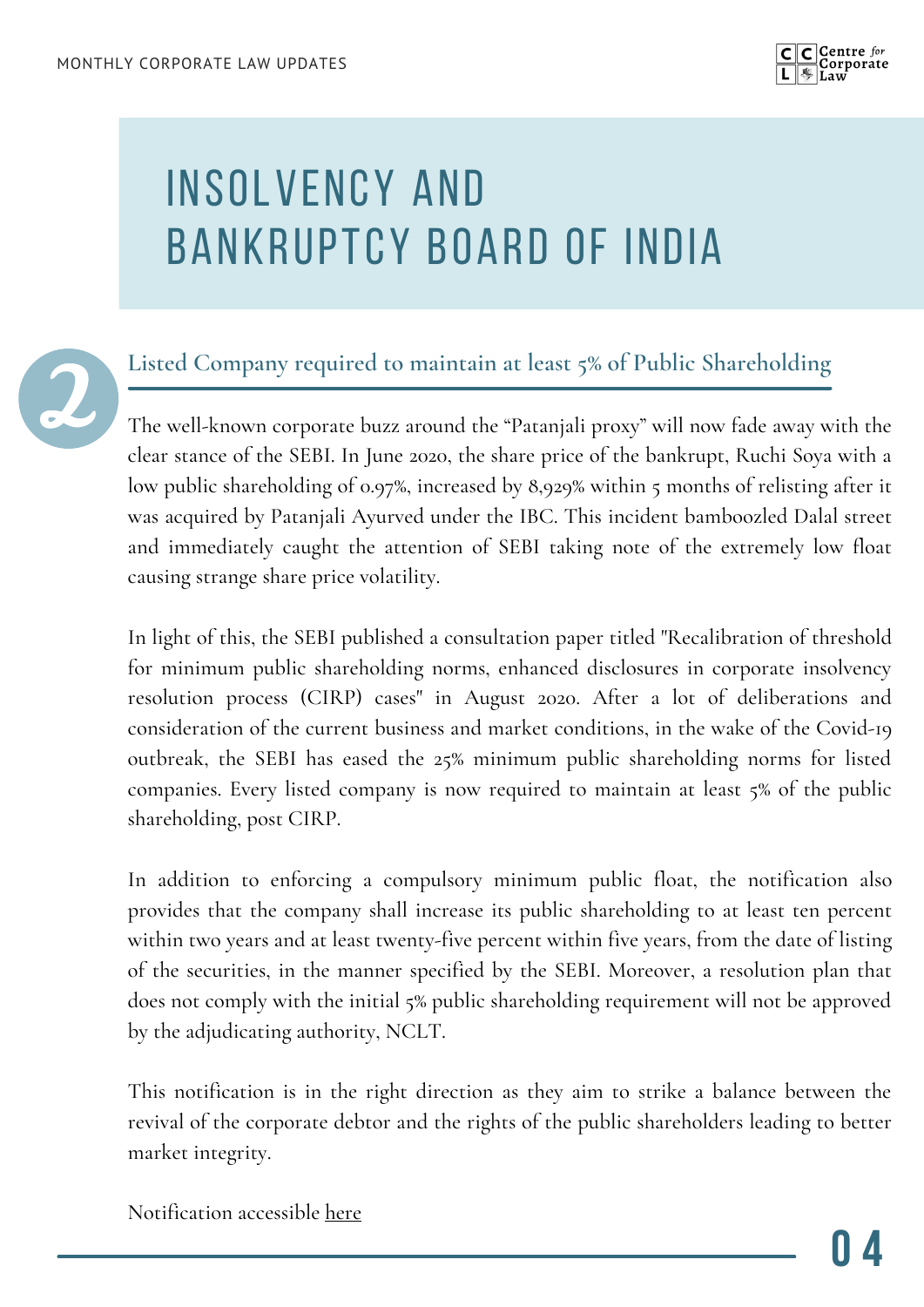

#### ORDERS



#### **SAT stays SEBI Order against Franklin Templeton, yet provides interim relief**

Pursuant to SEBI's order, Franklin Templeton, an Asset Management Company (AMC) created a stir in the Indian financial market. In its order, SEBI holding Franklin Templeton in contravention of the SEBI (Mutual Funds) Regulations, 1996, noted the AMC's irregularities in running six of its debt schemes inspected, which are now shut.

The market regulator had placed two-fold directions on Franklin Templeton. Firstly, SEBI banned the AMC from launching debt schemes for two years. Secondly, SEBI had asked Franklin Templeton to refund investment management and advisory fees to the tune of Rs. 512 crore.

SEBI's ban had come after an investigation that found that Franklin Templeton committed serious lapses with regard to scheme categorization by placing high risk strategy across several schemes. Additionally, SEBI found the AMC violations pertaining to non-exercise of exit options in the face of an emerging liquidity crisis and investmentrelated due diligence. It was SEBI's stance that loss had been caused to the investors as a result of the irregularities.

However, SAT provided Franklin Templeton with an interim relief. While SAT stayed the direction pertaining to, it provided relaxations on the Rs. 512-crore refund. In this regard, SAT opined that the direction to deposit the refund appears to be excessive.

Order accessible [here](http://sat.gov.in/english/pdf/E2021_JO2021443_2.PDF)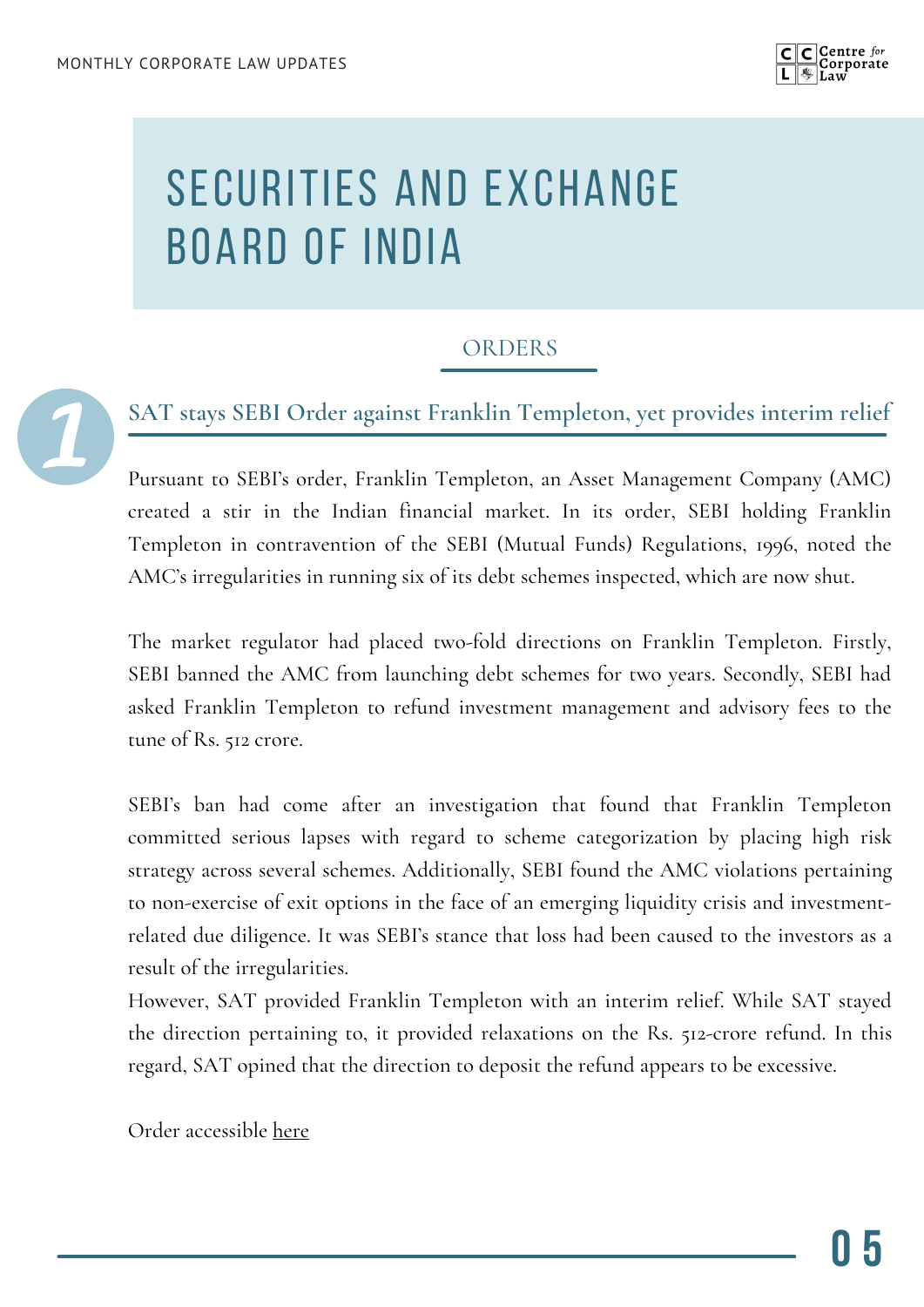



#### **PNB Housing files appeal before SAT after SEBI seeks review of Carlyle Deal**

Articles of Association of any company is a document that specifies the regulations for a company's operation. In this regard, SEBI through a letter, recently barred PNB Housing Finance from entering into a Rs. 4000-crore deal with Carlyle Group. PNB through an Extraordinary General Meeting had approved the stake of sale and had announced Carlyle Group's stake would go up to 50 per cent in PNB. However, it is SEBI's contention that the valuation of shares undertaken by PNB is ultra-vires its Articles of Association.

SEBI's probe into the deal sprung after Stakeholders Empowerment Services, a proxy advisory firm raised contentions with respect to the deal. As per the proposal, the deal would change the control of PNB Housing Finance from PNB being the sole promoter of the company to a joint control holder with Carlyle Group. The proxy advisory firm has questioned PNB's willingness of surrendering its control over PNB Housing to the Carlyle Group without extracting fair compensation.

In this regard, PNB Housing has approached SAT against SEBI's letter.

Excerpts of SEBI's letter to PNB accessible <u>[here](https://www.pnbhousing.com/wp-content/uploads/2021/06/Disclosure-of-SEBI-communication.pdf)</u>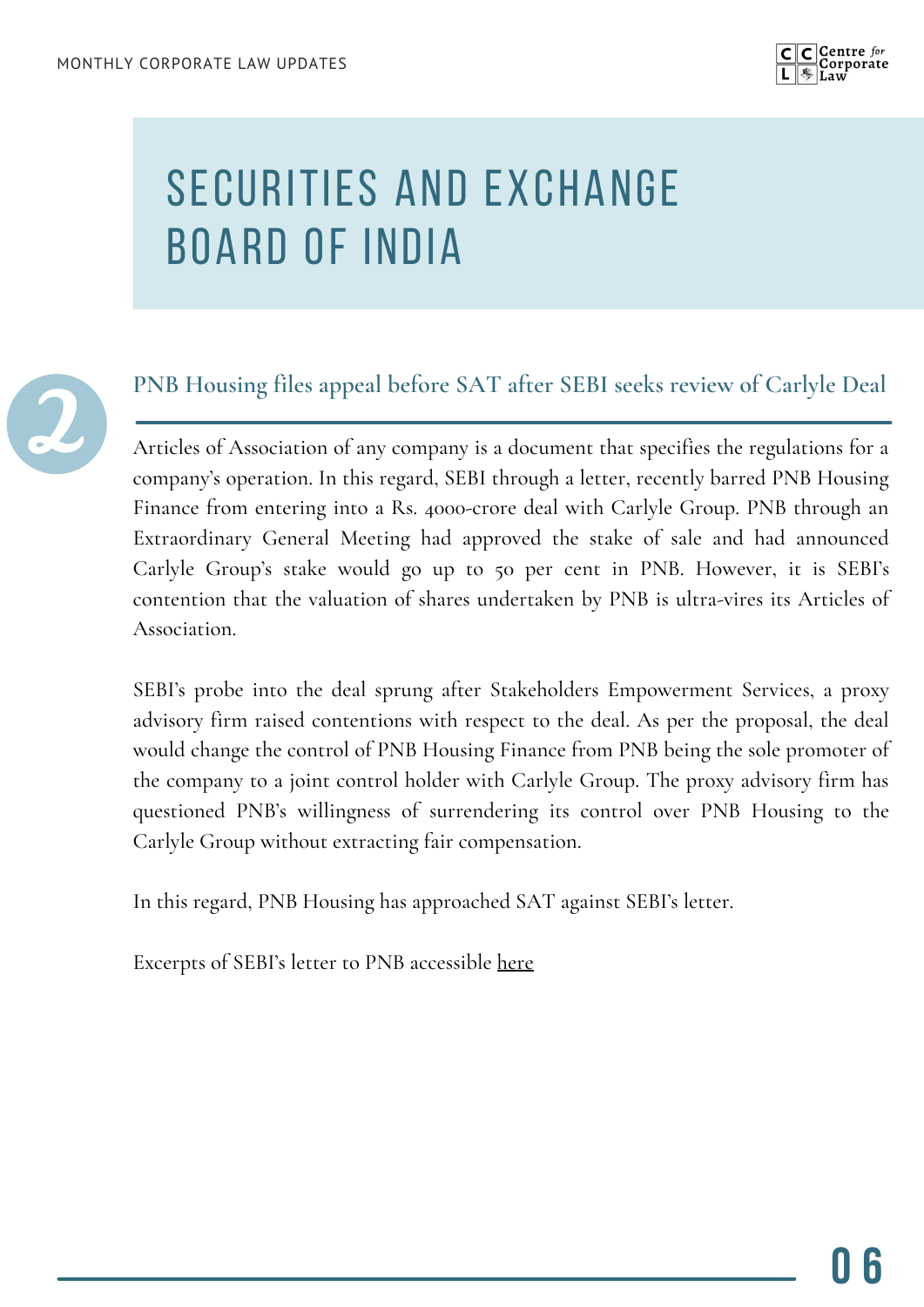

#### **NOTIFICATIONS**



#### **SEBI permits off market transfers to ease fund relocation to IFSC**

SEBI has approved off-market securities transfers in order to make it easier for foreign funds to relocate to Gujarat's International Financial Services Centre (IFSC). An offmarket transaction is settled between two parties on mutually agreed terms and the clearing corporation or the stock exchange is not involved. These include legacy transfers, gifts, transfer of shares between two demat accounts, shifting of securities between a client and a sub-broker, and transactions in unlisted securities. One party is the transferor, while the other is the transferee.

Gujrat's IFSC enables the firms to caters to their customers outside the jurisdiction of domestic economy, dealing with flows of finance, financial products and services across border. Gujarat, the GIFT city is India's first IFSC.

The cashless transfer of securities for FPI with different permanent account numbers is currently prohibited by SEBI regulations. Foreign funds that are registered as FPIs with SEBI and want to relocate to the IFSC will need a new FPI license. They must also transfer the securities from their old demat account to the new one, which is tagged with the IFSC FPI.

Circular accessible [here](https://www.sebi.gov.in/legal/circulars/jun-2021/-off-market-transfer-of-securities-by-fpi_50380.html)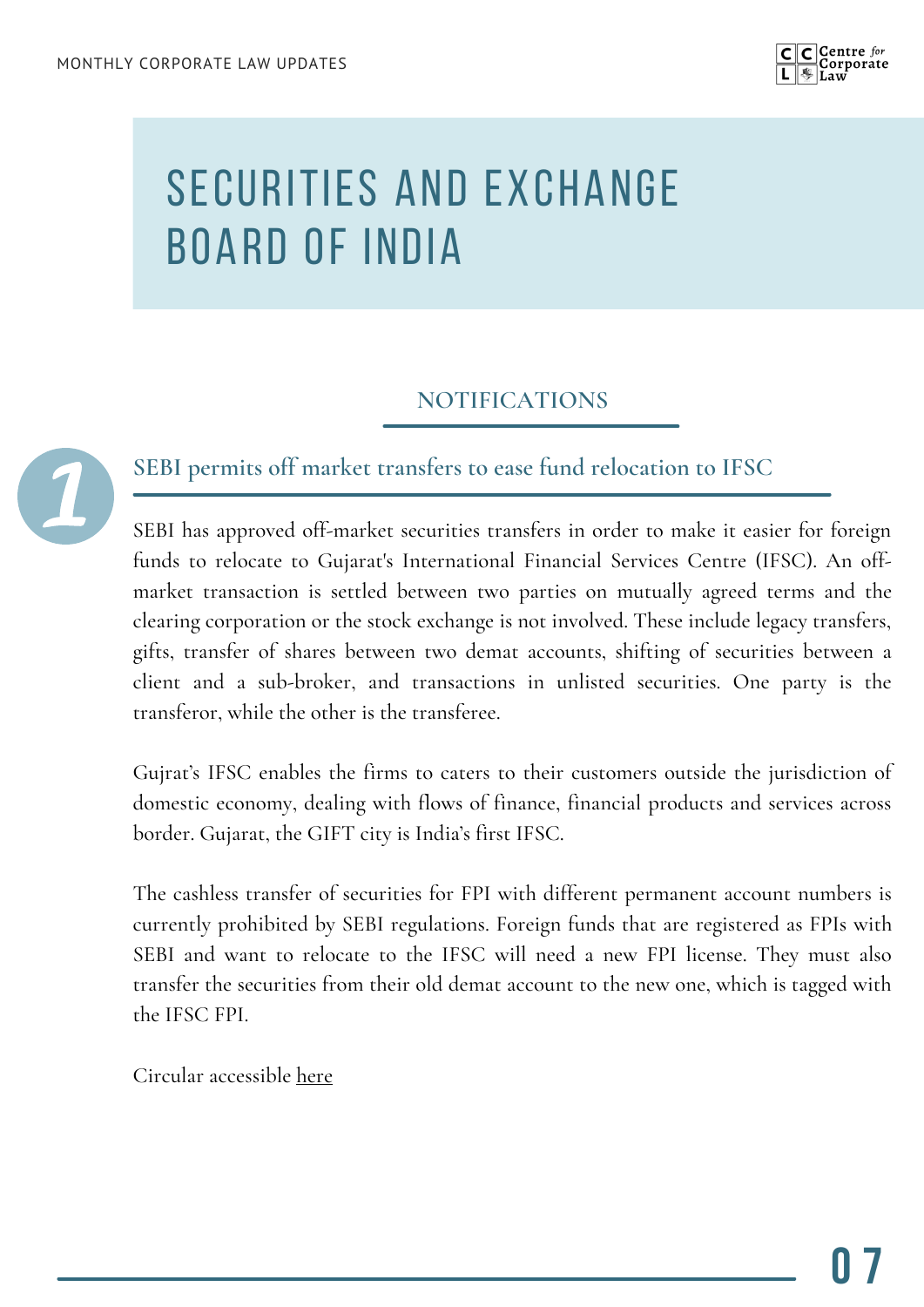



#### SEBI proposes to streamline IPO process via UPI

In 2018, SEBI had introduced the use of Unified Payment Interface (UPI) as an additional payment mechanism with Application Aided by Blocked Amount (ASBA) for retail investors. Now UPI is a single platform that merges various banking services and features under one umbrella and ASBA is an application containing an authorization to block the application money in the bank account, for subscribing to an IPO. If an investor is applying through ASBA, his application money shall be debited from the bank account only if his/her application is selected for allotment after the basis of allotment is finalized, or the issue is withdrawn/failed.

SEBI further said that based on the experience gained with the current UPI system, it has identified certain issues based on the feedback from market participants.

To redress these concerns, SEBI stated that the regulator, the lead manager is the point of contact for any issues that arise during the public issuance process, and the timelines, processes, and compensation policy should all be included in the agreements signed by the intermediaries. They should ensure that intermediaries adhere to timelines and compensation policies.

Circular accessible [here](https://www.sebi.gov.in/legal/circulars/jun-2021/streamlining-the-process-of-ipos-with-upi-in-asba-and-redressal-of-investors-grievances_50401.html)



#### Circular on Enhancement of Overseas Investment Limits

The SEBI increased the overseas investment limit for a mutual fund house from USD 600 million to USD 1 billion. The total amount of money that can be invested in mutual funds is limited to USD 7 billion. Such higher limit would allow mutual funds to allocate a larger portion of their assets to foreign securities. This move comes in as a response to mutual fund industry's request to increase the foreign investment limit.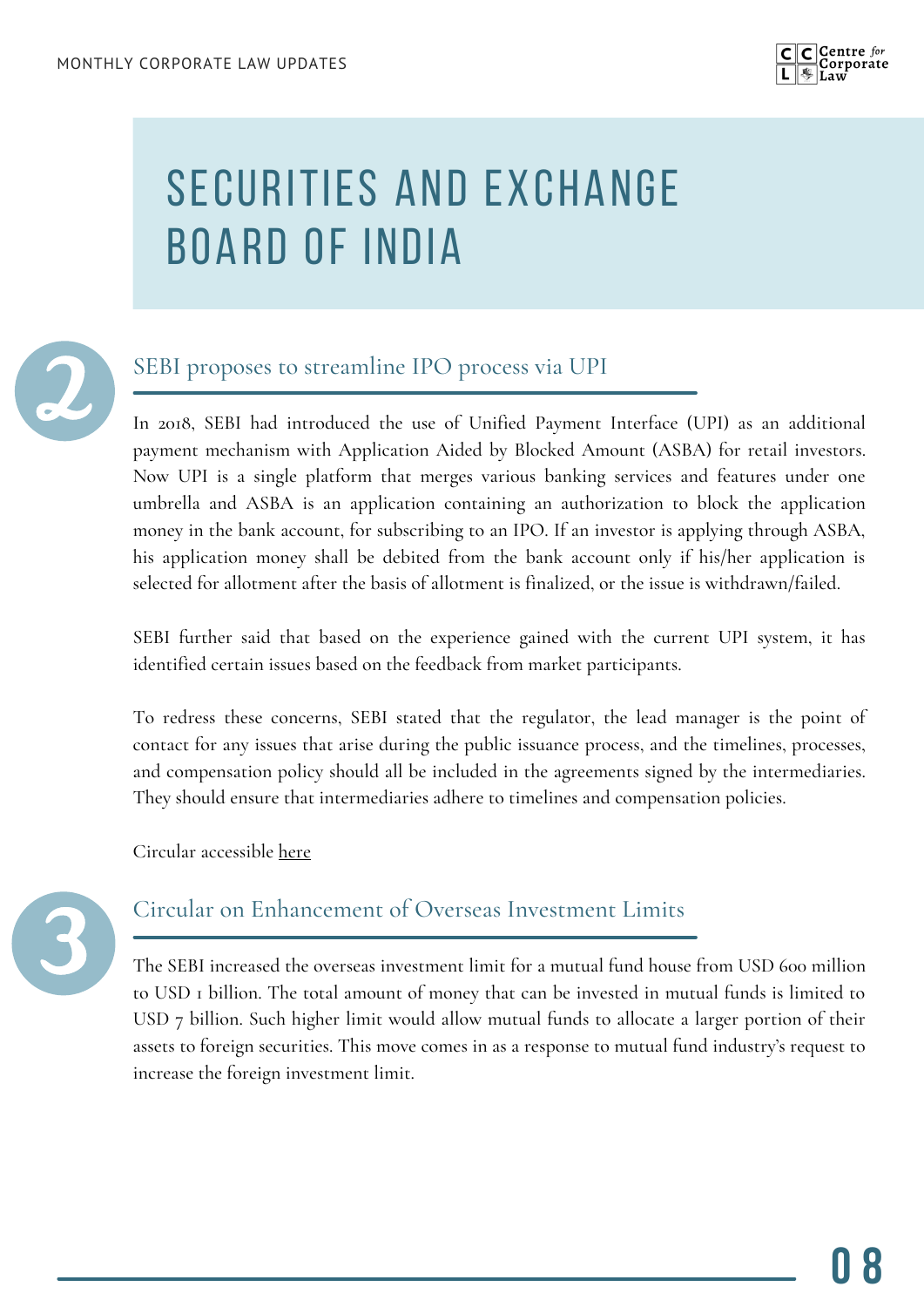

Some more changes on the reporting requirements were introduced. Firstly, investment limits are to be disclosed in scheme documents at the time of a New Fund Offer along with investment limits on the ongoing schemes. Secondly, there will now be soft limits for the purpose of mutual funds reporting only on a monthly basis in a prescribed format. Thirdly, mutual funds that are launching new schemes and intend to invest in foreign securities or Exchange-Traded Funds must make sure that the scheme documents disclose the amount they intend to invest in such instruments.

Circular accessible [here](https://www.sebi.gov.in/legal/circulars/jun-2021/circular-on-enhancement-of-overseas-investment-limits_50415.html)



#### **Centralized Database for Corporate Bonds / Debentures to help Indian debt market**

SEBI has mandated the National Securities Depository Limited and Central Depository Services Limited to jointly create and co-host centralized database for corporate bonds and debentures. The public and other users can access the database without paying any fees or charges, which will help to strengthen the country's debt market.

SEBI move aims to strengthen the debt market in the country. Issuers and investors will be made aware of the centralized database by depositories and stock exchanges.

A SEBI committee had earlier recommended the creation of a "Centralized Database of Bond Information." While information on various bonds/debentures issued by issuers is available in a fragmented manner, it is believed that a comprehensive database on corporate bonds should be available in one location.

Circular accessible [here](https://www.sebi.gov.in/legal/circulars/jun-2021/centralized-database-for-corporate-bonds-debentures_50421.html)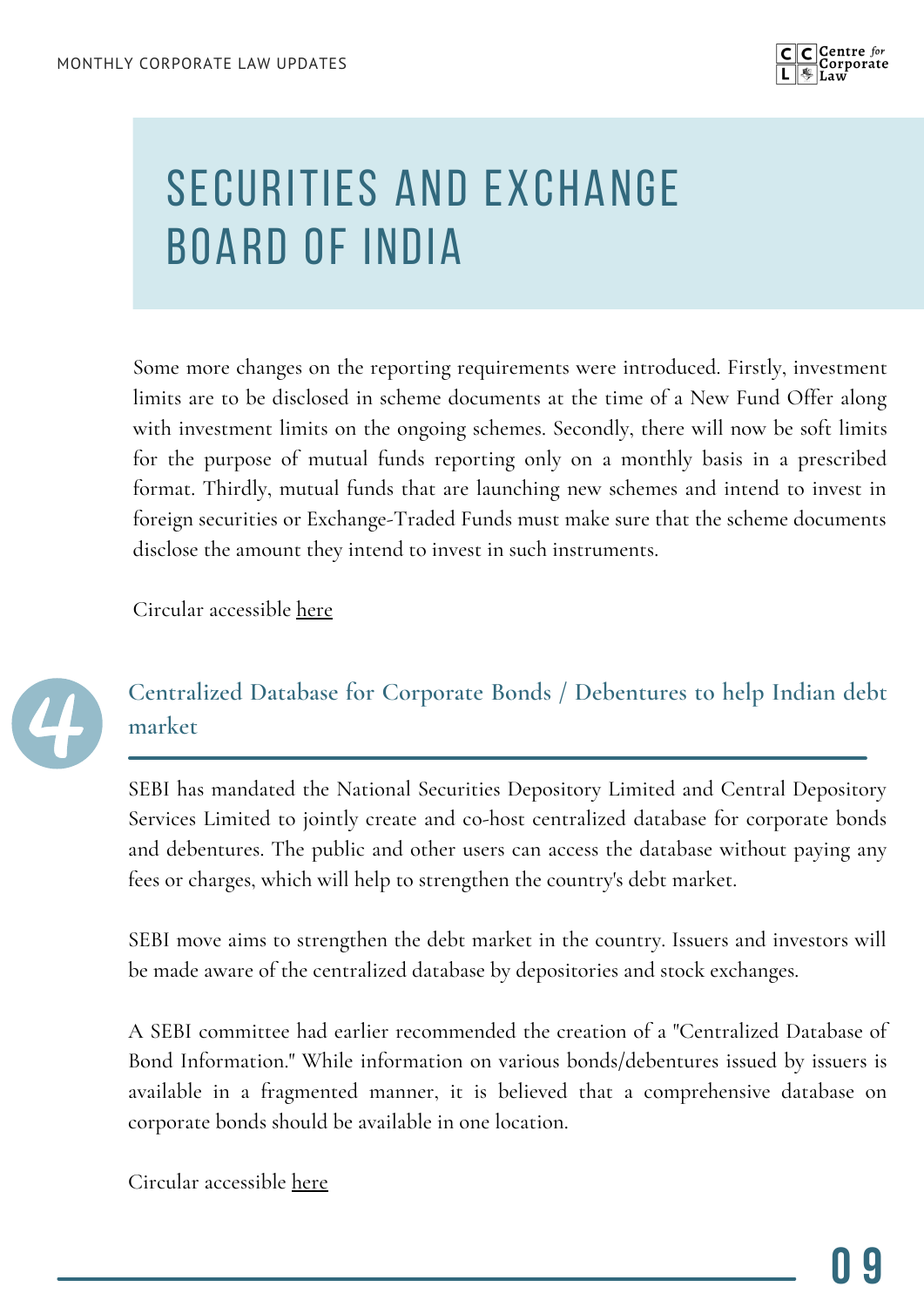



#### Revised Framework for Regulatory Sandbox

Regulatory Sandbox (RS) refers to live testing of new products or services in a controlled/test regulatory environment for which regulators may permit certain relaxations for the limited purpose of the testing. The RS allows the regulator, innovators, financial service providers and customers to conduct field tests in order to collect evidence on the benefits and risks of new products and systems.

SEBI has revised the RS eligibility criteria, laying out the requirements for applying for the two stages of sandbox testing The revision was carried out in order to broaden the scope and achieve the desired result. Besides mentioning that all SEBIregistered entities are eligible for testing in the regulatory sandbox, it added that the entity may apply either on its own or in partnership with any other entity.

In either scenario, the registered market participant shall be treated as the principal applicant and will be solely responsible for testing of the solution. There will be a maximum cap on users in both stages based on the applicant's requirements that have been approved by SEBI.

Circular accessible [here](https://www.sebi.gov.in/legal/circulars/jun-2021/revised-framework-for-regulatory-sandbox_50521.html)



Framework for administration and supervision of Investment Advisers under the SEBI (Investment Advisers) Regulations, 2013

The SEBI (Investment Advisers) Regulations 2013 governs provisions concerning Investment Advisers. An Investment Advisor engages in providing advice relating to investing in, purchasing, selling or otherwise dealing in securities or investment products. In this regard, SEBI recently announced the framework for the administration and supervision of Investment Advisers.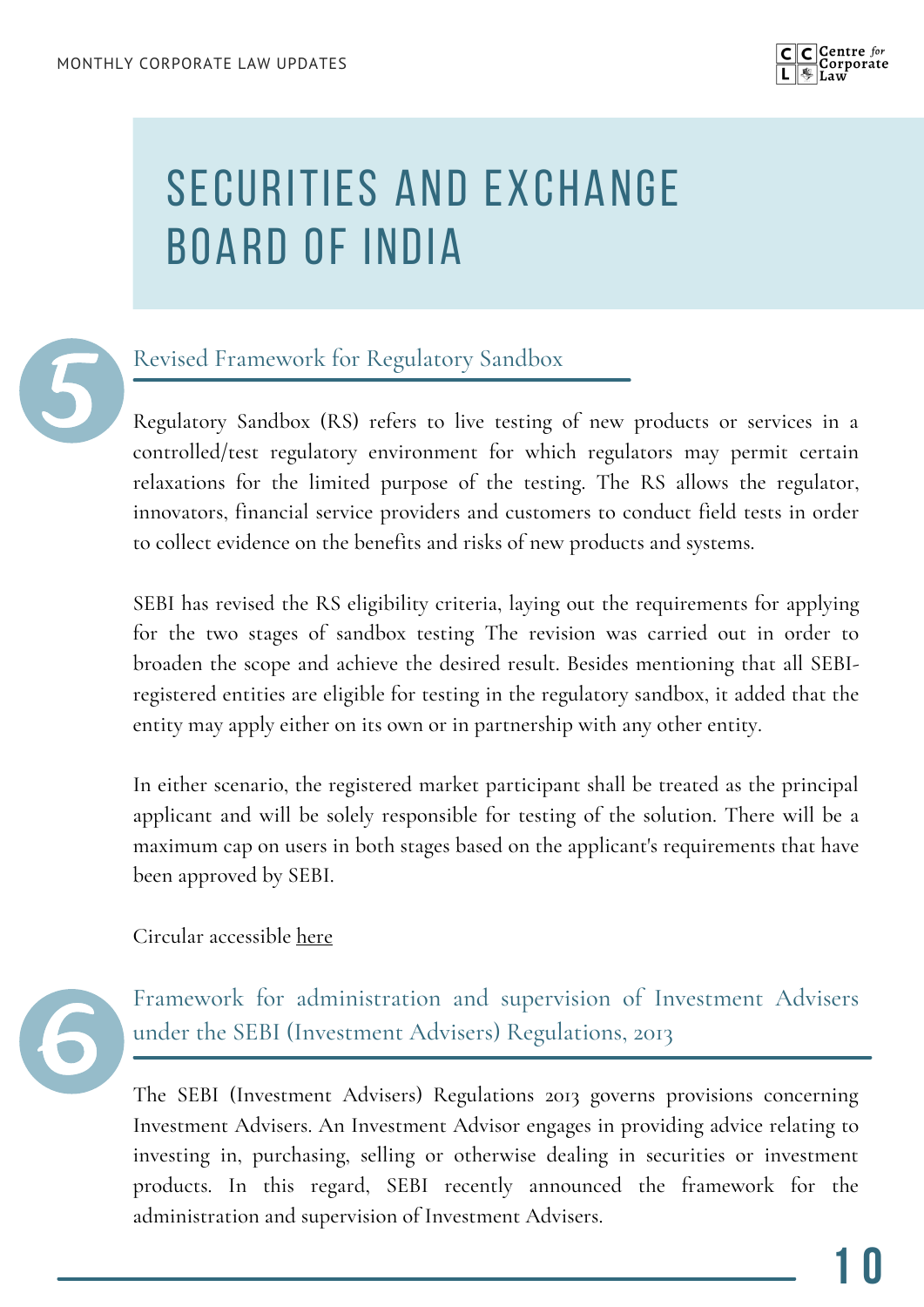

SEBI introduced the Investment Adviser Administration and Supervisory Body (IAASB). It further entrusted the body with the administration and supervision of Investment Advisors. In this regard, BSE Administration & Supervision Limited, a wholly-owned subsidiary of BSE Limited, has been granted recognition as IAASB for three years.

The responsibilities of the IAASB are as follows:

- Supervision of Investment Advisers including both on-site and offsite
- Grievance redressal of clients and Investment Advisers
- Administrative action including issuing a warning and referring to SEBI for enforcement action
- Monitoring activities of Investment Advisers by obtaining periodical reports
- Maintaining a database of Investment Advisers
- Submission of periodical reports to SEBI

Circular available [here](https://www.sebi.gov.in/legal/circulars/jun-2021/framework-for-administration-and-supervision-of-investment-advisers-under-the-sebi-investment-advisers-regulations-2013_50605.html)



**Discussion Paper on Review of delisting framework pursuant to open offer**

Mergers & Acquisitions, bring with it, layers of regulatory compliances. One such compliance is the takeover code. An open offer is simply an exit option given by an acquirer to existing shareholders through a public announcement. Notably, in the cases of an open offer triggered either through direct or indirect acquisitions by an incoming acquirer, the incoming acquirer is mandated to give an exit option to the existing shareholders.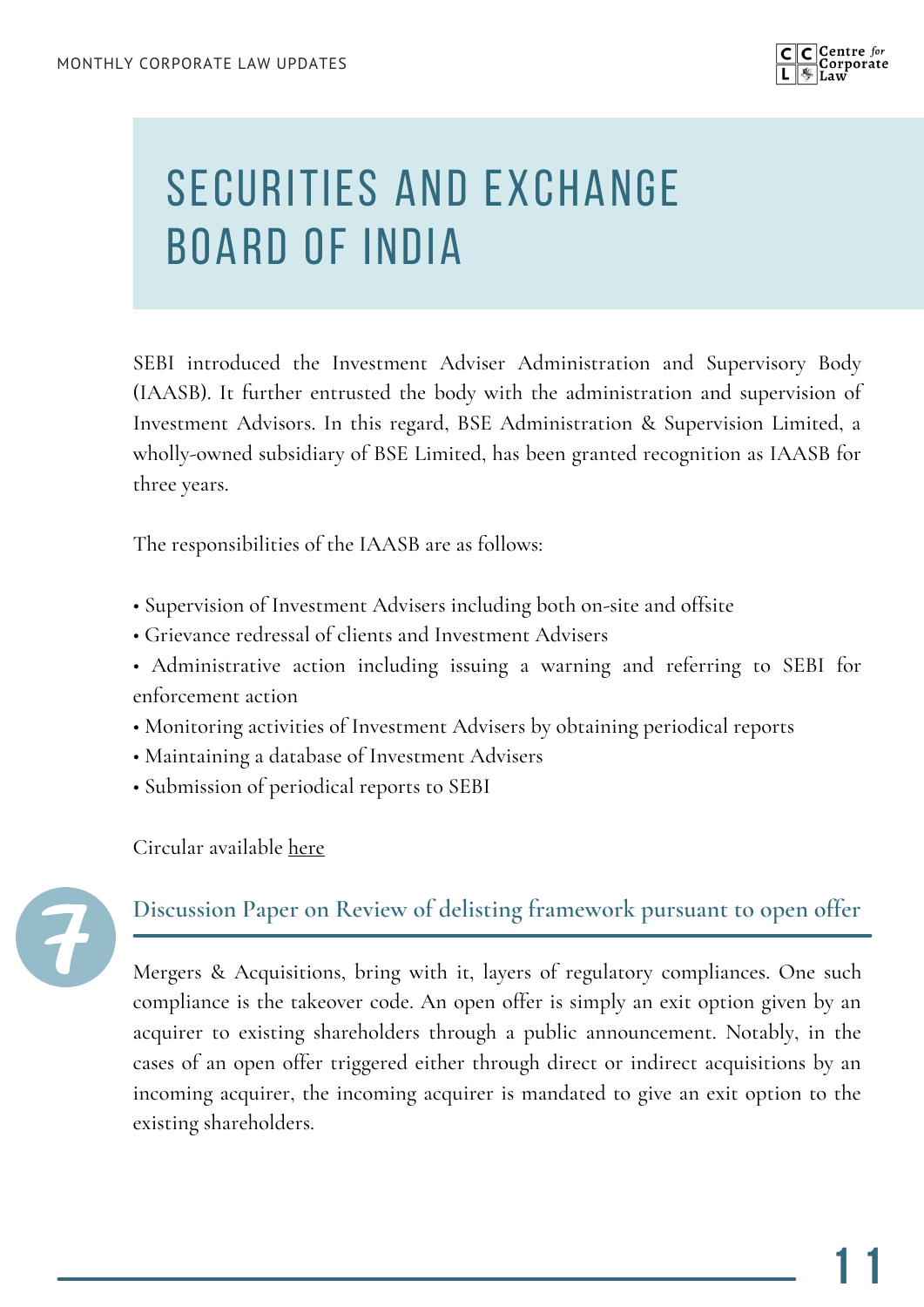

This affects the ultimate shareholding of the acquirer and might result in the breach of Minimum Public Shareholding norms (MPS norms) by taking the incoming acquirer's holding to above 75% and perhaps even 90%. The MPS norms require the promoters to enable 25% minimum public stake in the company. The purpose of having MPS, is to enable sufficient free float liquidity in the securities market. On the other hand, the provisions of the SEBI (Delisting of Equity Shares) Regulations, 2009 (Delisting Regulations) do not permit the acquirer to attempt delisting requiring to reach 90% unless the acquirer holding is brought down to 75%. Hence, there exists a dichotomy in the above mentioned situation.

Identifying the directionally contradictory nature of the compliances, SEBI's subgroup has made recommendations on aligning the Takeover Regulations and Delisting Regulations. SEBI noted that this exercise would make M&A transactions for listed companies more rational and convenient while balancing the interests of all investors.

Bearing in mind the contradictory provisions that dissuade an incoming acquirer from seeking to acquire control over listed companies, SEBI has sought public comment on the framework.

Discussion Paper accessible [here](https://www.sebi.gov.in/reports-and-statistics/reports/jun-2021/discussion-paper-on-review-of-delisting-framework-pursuant-to-open-offer_50688.html)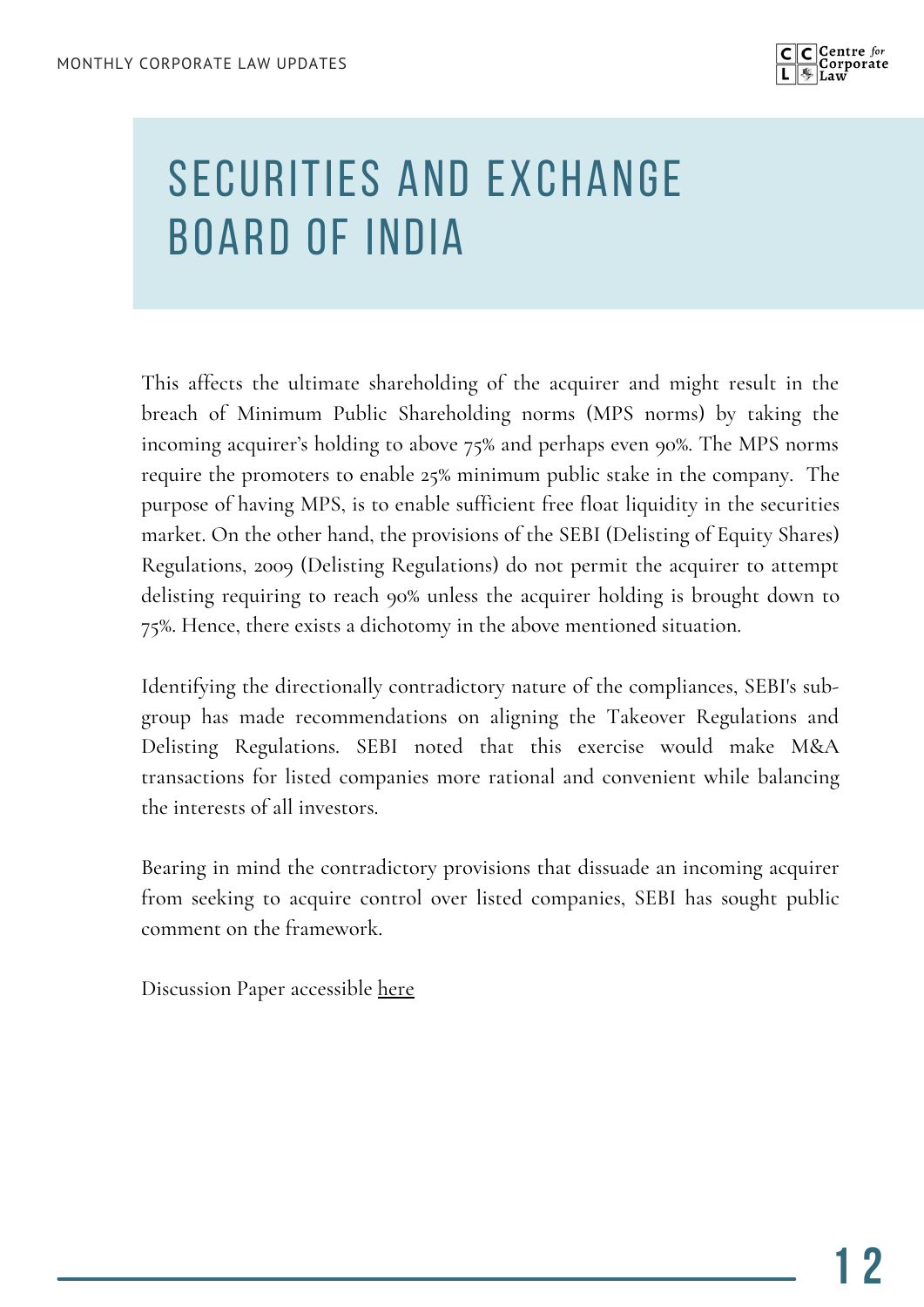

### MINISTRY OF CORPORATE AFFAIRS



**Companies (Incorporation) 4th Amendment rules 2021: Amendment to the AGILE- PRO form**

The latest amendment substituted the AGILE-PRO Form. The form serves as a single application for registration of Goods and Services Tax Identification Number (GSTIN), Employee State Insurance Corporation (ESIC), and opening of a bank account to name a few. This amendment brings with itself the facility of obtaining Shops and Establishment Act's registration in the AGILE-Pro Form. The registration to the state Shops and Establishment Act via the MCA forms is a recent phenomenon. Consequently, the existing form is being replaced with "AGILE-PRO-S". The changes in this form have broadened the scope of registration, and made this process easier.

Notification accessible [here](https://www.mca.gov.in/bin/dms/getdocument?mds=sbRk0d1avtQVQZrw%252BKS2GA%253D%253D&type=open)



Companies (Meetings of Board and its Powers) Amendment rules 2021: Approval of financial statements can now be done online

The Central Government amended the Companies (Meetings of Board and its Powers) Rules, 2014. Therein, Rule 4 provided for certain matters such as approval of annual financial statements and prospectus to name a few to not be dealt in any meeting through video conferencing or any other audio-visual means. This rule had hindered the conduct of board meetings during the onset of the pandemic and the subsequent lockdown as holding a physical meeting was impossible. Earlier also, MCA had granted relaxation on this matter till the 30th June 2021. However, Rule 4 has now been permanently deleted.

Notification accessible [here](https://www.mca.gov.in/bin/dms/getdocument?mds=zwpAcIfQhKOgB8vwf%252FztbA%253D%253D&type=open)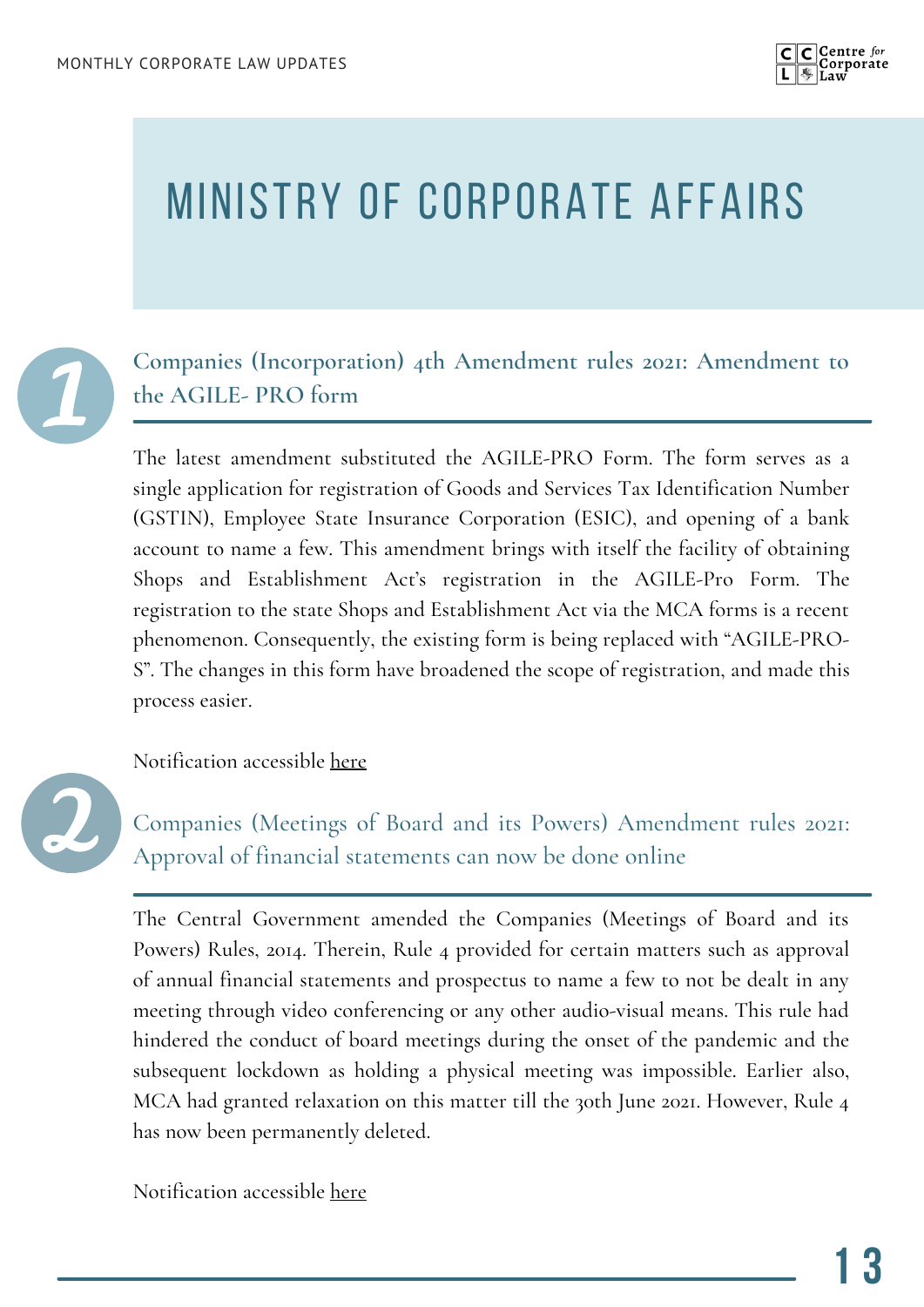

### MINISTRY OF CORPORATE AFFAIRS



**Companies (Accounting Standards) Amendment Rules, 2021: MCA expands the definition of Small and Medium Companies**

MCA notified the Accounting Standards for small and medium companies, thus revising their borrowing and turnover limits along with easing the disclosure requirements in that regard. The definition of Small and Medium Companies (SMCs) has also been revised under the standards. As per the revised definition, the turnover limit for small companies has been increased to not exceeding Rs. 250 crore. along with modified borrowing limits of Rs. 50 crore. These limits are aligned with the increase in the threshold done by ICAI for other non-corporate entities.

This would enable a wider set of companies to avail greater flexibility in the accounting standards while promoting ease of doing business.

Notification accessible [here](https://www.mca.gov.in/bin/dms/getdocument?mds=RKk43Bmg99ksfV0bUGr6XA%253D%253D&type=open)

Clarification on passing of Ordinary and Special Resolutions

Extraordinary General Meetings (EGMs) are shareholder meetings called apart from the Annual General Meeting. They are held on short notices to deal with urgent matters. Due to the ongoing pandemic, holding physical meetings for such large numbers was proving to be difficult. The MCA in continuation of its General Circulars passed in 2020 has decided to allow companies to conduct their EGMs through video conferencing or transact items through postal ballot within the purview of the framework provided within the aforementioned circulars. In light of the pandemic, this is a temporary measure valid up to 31st December 2021.

Notification available [here](https://www.mca.gov.in/bin/dms/getdocument?mds=fYGpVQRhK8ssM3lRSs7fsg%253D%253D&type=open)